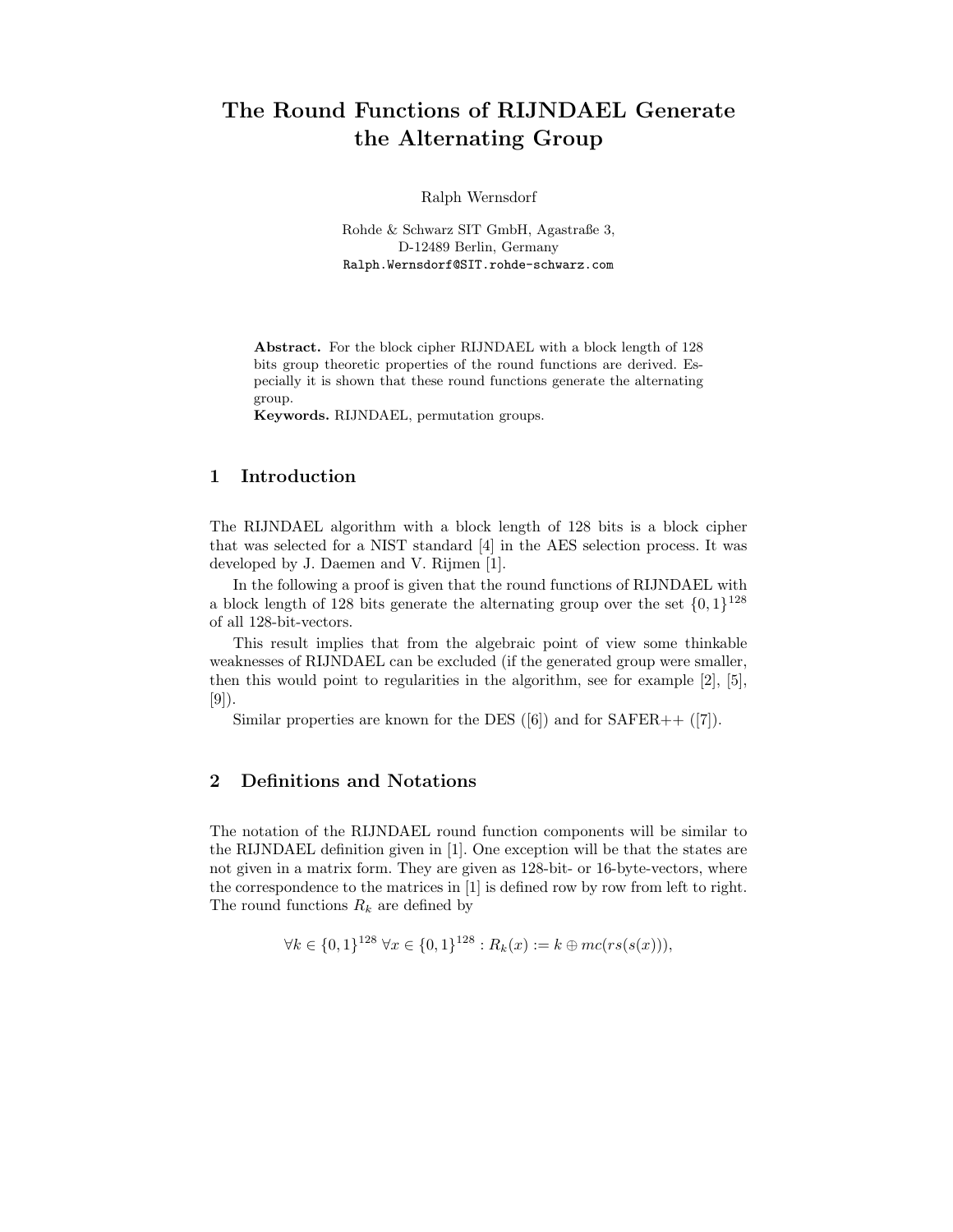| where | $"\oplus"$                                    | denotes the bitwise XOR-operation,                                                                                    |
|-------|-----------------------------------------------|-----------------------------------------------------------------------------------------------------------------------|
|       | $k \in \{0,1\}^{128}$                         | denotes the corresponding round subkey,                                                                               |
|       | $mc: \{0,1\}^{128} \rightarrow \{0,1\}^{128}$ | denotes the <i>MixColumn</i> -transformation<br>according to [1], p. 12,                                              |
|       | $rs: \{0,1\}^{128} \rightarrow \{0,1\}^{128}$ | denotes the <i>ShiftRow</i> -transformation<br>according to [1], p. 11,                                               |
|       | $s: \{0,1\}^{128} \rightarrow \{0,1\}^{128}$  | denotes the application of the S-box $S$<br>16 times in parallel (the $ByteSub$ -trans-<br>formation, $[1]$ , p. 11). |

The permutation group considered here is defined by:

$$
G := \langle \{R_k : \{0,1\}^{128} \to \{0,1\}^{128} \mid k \in \{0,1\}^{128} \} \rangle,
$$

where  $\langle P \rangle$  denotes the closure of a permutation set P with respect to concatenation. The generating set of G given above contains  $2^{128}$  permutations. Properties of the round subkeys caused by the key scheduling will be neglected here.

### 3 Some Properties of the Generated Group

**Lemma 1.** The group G is transitive on the set  $\{0,1\}^{128}$ .

*Proof.* By concatenations  $R_k \circ R_{k'}^{-1}$  (where the transformation with  $k'$  is carried out at first) with suitable round subkeys  $k, k'$ , each given element x of the set  $\{0,1\}^{128}$  can obviously be transformed to each other arbitrarily given element x' of the set  $\{0,1\}^{128}$ . This can be achieved very simply by choosing  $k \oplus k' = x \oplus x'$ .  $\Box$ 

#### **Lemma 2.** The group  $G$  contains only even permutations.

Proof. In the following we will apply the well known fact that a permutation over a set with an even number of elements is even if and only if its cycle representation (including the fixed points) contains an even number of cycles.

The mappings  $x \to k \oplus x$  are even permutations since for  $k = (0, 0, ..., 0)$  we obtain the identity permutation and for  $k \neq (0, 0, ..., 0)$  the cycle representation consists of  $2^{127}$  cycles of length 2.

The linear transformations  $mc$  and  $rs$  are even permutations since binary oneto-one linear transformations over  $\{0,1\}^n, n \geq 3$ , are even permutations. This follows from the facts that each regular binary matrix can be obtained from the identity matrix by elementary row transformations (i.e., binary addition of one row to another row), and that these elementary row transformations (considered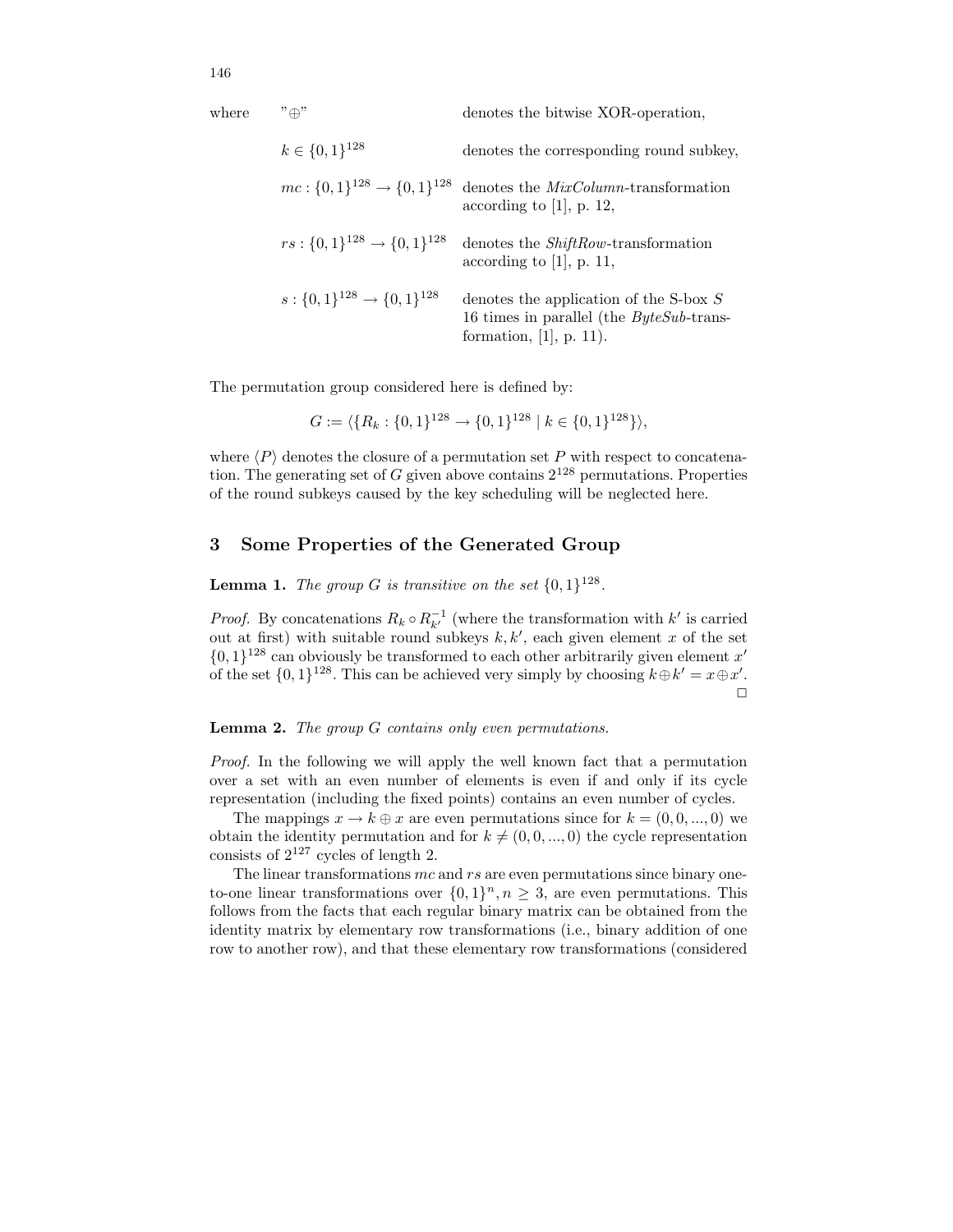as linear mappings over  $\{0,1\}^n$  are permutations with  $2^{n-1}$  fixed points and  $2^{n-2}$  cycles of length 2.

The permutation s is even because it can be represented as a concatenation of 16 permutations that carry out the S-box transformation for one byte and leave the other 15 bytes fixed. The cycle representation of each such permutation contains a number of cycles that is a multiple of  $2^{120}$ .

Now the proof is complete since the concatenation of even permutations always yields an even permutation.  $\Box$ 

**Lemma 3.** The S-box permutation  $S: \{0,1\}^8 \to \{0,1\}^8$  is an odd permutation.

Proof. The cycle representation of S consists of five cycles (with lengths 87, 81, 59, 27, and 2, respectively). Applying the fact mentioned at the beginning of the proof of Lemma 2, it follows that S is an odd permutation.  $\Box$ 

**Lemma 4.** For all 16-tuples of even permutations  $P_j: \{0,1\}^8 \to \{0,1\}^8$ , j =  $0, 1, ..., 15,$  the mapping

$$
M': \{0,1\}^{128} \to \{0,1\}^{128}, (x_0, ..., x_{127}) \mapsto (y_0, ..., y_{127}),
$$

defined by

$$
(y_{8j}, y_{8j+1}, ..., y_{8j+7}) := P_j(x_{8j}, x_{8j+1}, ..., x_{8j+7})
$$

for all  $j = 0, 1, ..., 15$ , is an element of G.

*Proof.* We consider products of the form  $R_k^{-1} \circ R_{k'}$  and  $R_k \circ R_{k'}^{-1}$  (where the transformations with  $k'$  are carried out first).

Let  $j \in \{0, 1, ..., 15\}$  be arbitrarily fixed. Then we have for all  $x \in \{0, 1\}^{128}$ :

If  $\forall i \in \{0, 1, ..., 127\} \setminus \{8j, 8j + 1, ..., 8j + 7\} : k_i = k'_i,$ 

then  $R_k \circ R_{k'}^{-1}$  changes no more than the j-th byte of x.

If  $\forall i \in \{0, 1, ..., 127\} \setminus \{8j, 8j + 1, ..., 8j + 7\}$ :

$$
(rs^{-1}(mc^{-1}(k)))_i = (rs^{-1}(mc^{-1}(k')))_i,
$$

then  $R_k^{-1} \circ R_{k'}$  changes no more than the j-th byte of x.

This implies that we can define a subgroup of  $G$ , namely the group that is generated by all permutations  $R_k^{-1} \circ R_{k'}$  and  $R_k \circ R_{k'}^{-1}$  with the subkey pairs  $(k, k')$  as above. This subgroup acts only on the j-th byte and will therefore be considered as a permutation group on  $\{0,1\}^8$ . This group is generated by all byte-permutations of the form  $x \to k \oplus x$  and all byte-permutations of the form  $x \to S^{-1}(k \oplus S(x))$ . Therefore it is transitive on this set and it contains only even permutations on this set.

After a random search for the following subkeys  $(k<sup>1</sup>, k<sup>2</sup>, ..., k<sup>8</sup>)$  and the following state  $x$ , a cycle of the permutation

$$
R_{k^8}\circ R_{k^7}^{-1}\circ R_{k^6}^{-1}\circ R_{k^5}\circ R_{k^4}\circ R_{k^3}^{-1}\circ R_{k^2}^{-1}\circ R_{k^1}
$$

with length 233 was found (bytes in hexadecimal notation):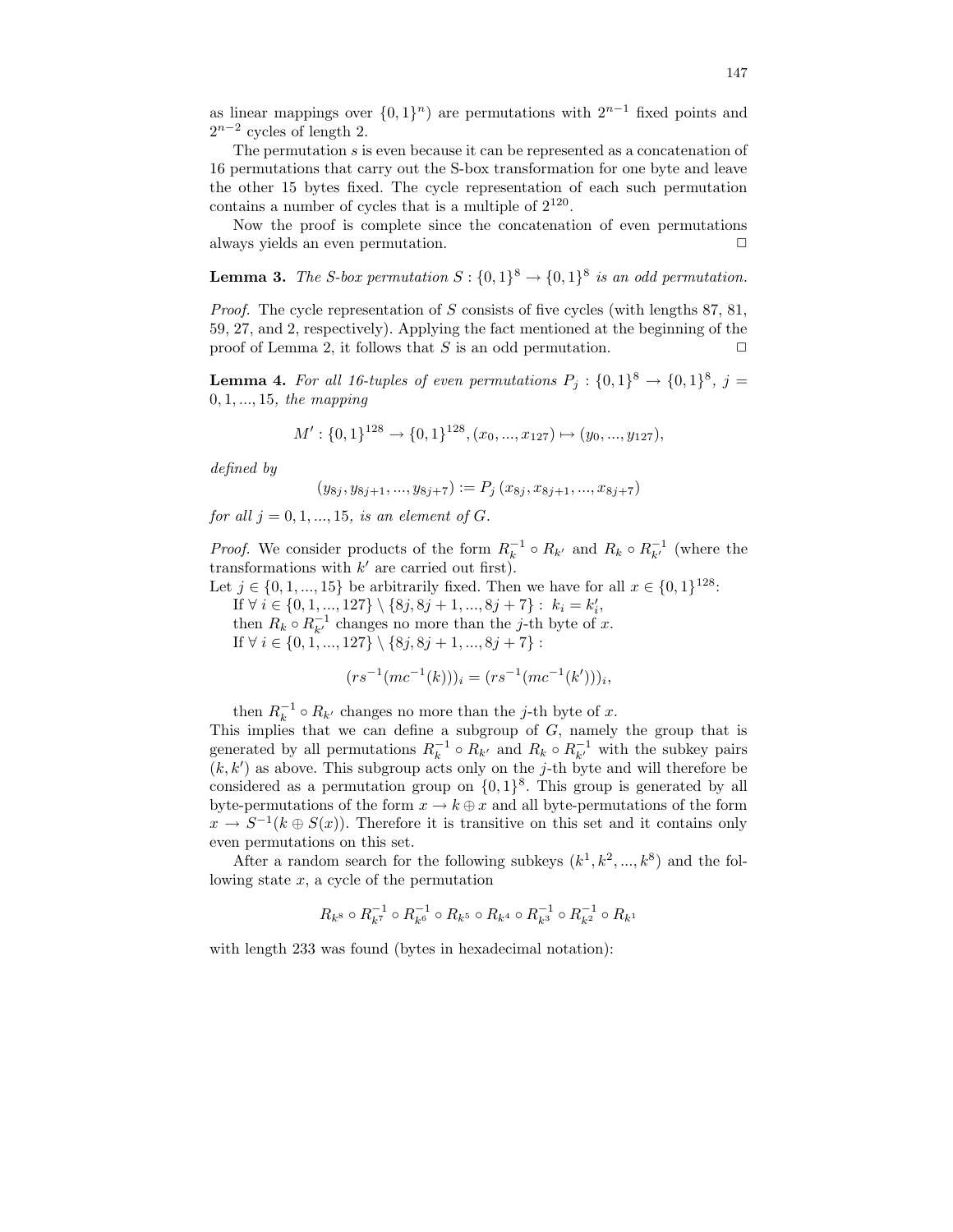$k^1 = k^3 = k^5 = k^7 = (0, 0, ..., 0),$ 

the j-th byte of  $rs^{-1}(mc^{-1}(k^2))$  is 0xb9, the other 15 bytes are zero, the j-th byte of  $k^4$  is 0x8b, the other 15 bytes are zero,

the j-th byte of  $rs^{-1}(mc^{-1}(k^6))$  is 0xdd, the other 15 bytes are zero,

the j-th byte of  $k^8$  is 0x1f, the other 15 bytes are zero,

the j-th byte of  $x$  is 0x9e, the other 15 bytes are randomly chosen.

Since the cycle length 233 is a prime greater than 256/2 and less than 256, the subgroup is primitive on  $\{0,1\}^8$  (such a cycle does not match to any structure of imprimitivity, see [7]).

Now Theorem 13.9 in [8], p. 39 can be applied: "Let p be a prime and  $G$ be a group of degree  $n = p + k$  with  $k \geq 3$ . If G contains an element of degree and order  $p$ , then  $G$  is either alternating or symmetric." Here the degree of a permutation group over a finite set is defined as the number of elements that are changed by at least one permutation of the group. The degree of a permutation is defined as the degree of the cyclic group generated by this permutation.

It follows that the considered subgroup equals the alternating group on {0, 1} 8 . (Other cycles can be "cancelled" by considering suitable powers of the permutation.)

Since  $j$  and the remaining 15 bytes of x were chosen arbitrarily and the considered transformations have no influence on other bytes than the  $j$ -th byte, the proof of the Lemma is complete.  $\Box$ 

**Corollary 1.** The transformation  $mc \circ rs \circ h$ , where h denotes an arbitrarily fixed parallel application of 16 odd byte-permutations, is an element of G.

*Proof.* We choose the round function  $R_k$  with the all zero subkey. From Lemma 4 we know that all parallel applications of 16 even byte-permutations are elements of G. Since the S-box is an odd byte-permutation and  $mc \circ rs \circ s$  is an element of G, the proof can easily be completed by considering concatenations of group elements.  $\Box$ 

# 4 Proof that the Round Functions Generate the Alternating Group

**Lemma 5.** The group G is doubly transitive on the set  $\{0,1\}^{128}$ , i.e., each pair of different elements from  $\{0,1\}^{128}$  can be mapped to each pair of different elements from  $\{0, 1\}^{128}$ .

*Proof.* Because the group G is transitive on the set  $\{0, 1\}^{128}$ , it suffices to show that the subgroup  $G_0$  of G containing all elements of G which let the all zero vector fixed, is transitive on  $\{0,1\}^8 \setminus \{(0,0,...,0)\}$  (see for example [8], p. 19).

Let us start with an arbitrary non-zero vector  $X \in \{0,1\}^{128}$ . With the help of Lemma 4, it can be shown that it is possible to find an element of the subgroup  $G_0$  that transforms X to a vector  $X' \neq (0, 0, ..., 0)$  with:

$$
\forall j \in \{0, 1, ..., 15\} : (X'_{8j}, X'_{8j+1}, ..., X'_{8j+7}) \in \{0x00, 0x01\}.
$$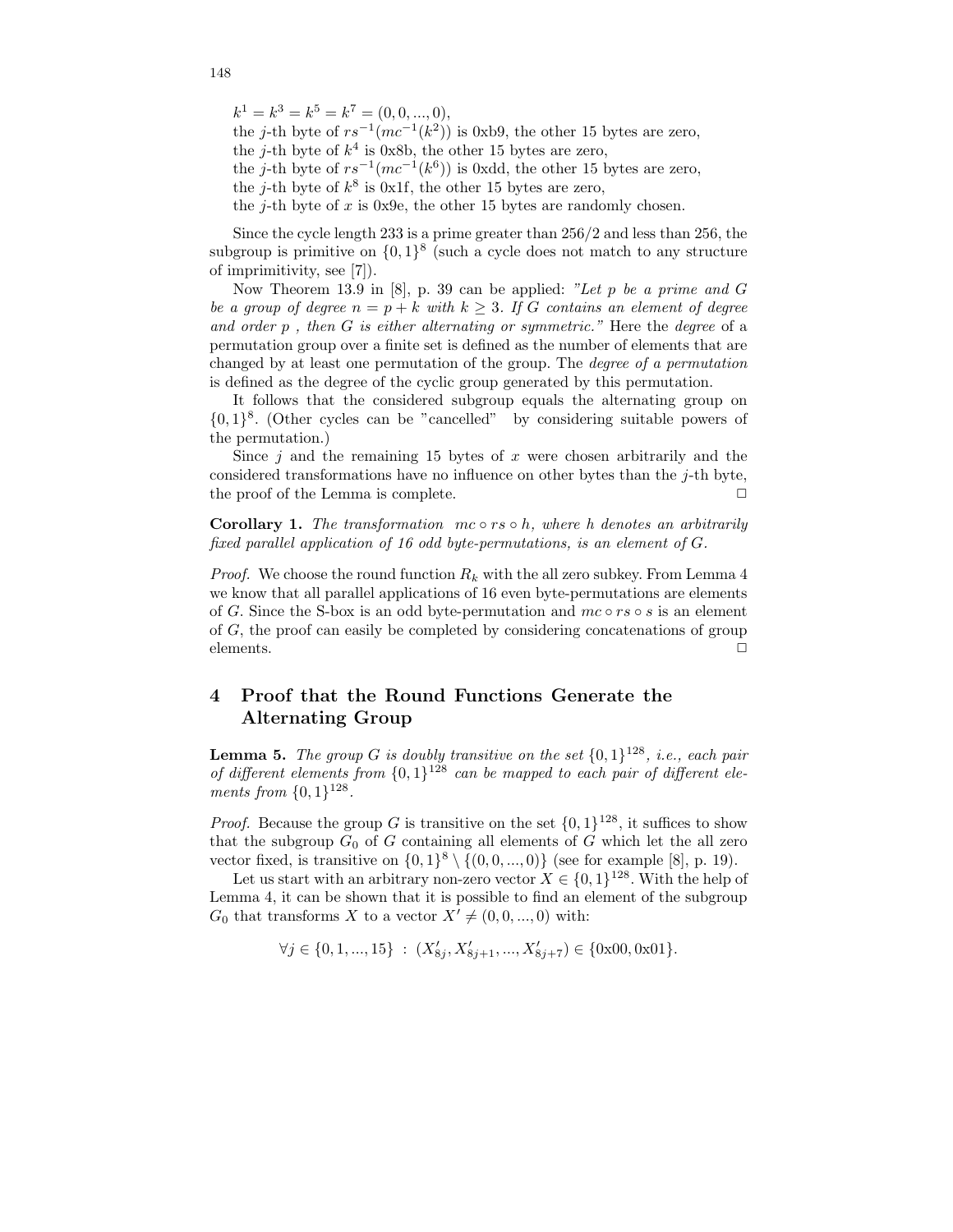(Choose even permutations  $P_i$  that (\*) let 0x00 fixed and that transform the non-all-zero-components  $(X'_{8j}, X'_{8j+1}, ..., X'_{8j+7})$  to 0x01.)

By computations on a PC (there are only  $2^{16} - 1$  such vectors X'), it was verified that it is possible to transform the mentioned  $X'$  to the vector  $(0x01, 0x01, ..., 0x01)$  by repeated concatenations of  $mc \circ rs \circ h'$  and permutations of the form  $(*)$  above. Here h' denotes the parallel application of 16 times the odd byte-permutation that changes  $0x01$  to  $0x02$ , changes  $0x02$  to  $0x01$  and lets all other bytes fixed.

Because we have  $mc \circ rs \circ h' \in G_0$  (see Corollary 1), it follows that  $G_0$  is transitive on the set  $\{0,1\}^{128} \setminus \{(0,0,...,0)\}$ . Hence, G is doubly transitive on the set  $\{0,1\}^{128}$ . ✷

# **Theorem 1.** The group G is the alternating group on the set  $\{0,1\}^{128}$ .

*Proof.* From Lemma 4 it follows that the permutation  $(P_0, P_1, P_1, ..., P_1)$ , where  $P_1$  is the identity permutation on  $\{0,1\}^8$  and where the cycle representation of  $P_0$  contains a 3-cycle and 253 fixed points, is an element of  $G$ . This permutation lets exactly  $253 \cdot 2^{15 \cdot 8}$  elements fixed. Hence, its degree is equal to  $3 \cdot 2^{120}$ .

The minimal degree of a permutation group is the smallest degree of the non-identity-permutations in the group. The minimal degree of  $G$  is not greater than  $3 \cdot 2^{120}$ .

Now, let us suppose that  $G$  is smaller than the alternating group. Then, (because of Lemma 5 G is doubly transitive) according to Theorem 15.1 in  $[8]$ , p. 42 : "Let G be a a k-ply transitive group, neither alternating nor symmetric. Let n be its degree, m its minimal degree. If  $k \geq 2$ , then  $m \geq \frac{n}{3} - \frac{2\sqrt{n}}{3}$ .", we obtain the contradiction:

$$
3 \cdot 2^{120} \ge \frac{2^{128}}{3} - \frac{2^{65}}{3}.
$$

From this together with the result of Lemma 2, it follows that  $G$  is the alternating group on the set  $\{0,1\}^{128}$ . The contract of the contract of  $\Box$ 

#### 5 Conclusions and Remarks

By the result stated in the Theorem, several thinkable regularities like the existence of nontrivial factor groups or a too small diversity of occurring permutations in the RIJNDAEL algorithm can be excluded (the alternating group is a large, simple, primitive and  $(2^{128}-2)$ -transitive permutation group).

With respect to the Markov approach to differential cryptanalysis, we obtain [2]: For all corresponding Markov ciphers the chain of differences is irreducible and aperiodic, i.e., after sufficiently many RIJNDAEL rounds all differences will be almost equally probable. If the hypothesis of stochastic equivalence holds for a part of the corresponding Markov ciphers, then for all of these Markov ciphers RIJNDAEL is secure against differential cryptanalysis attacks after a sufficient number of rounds.